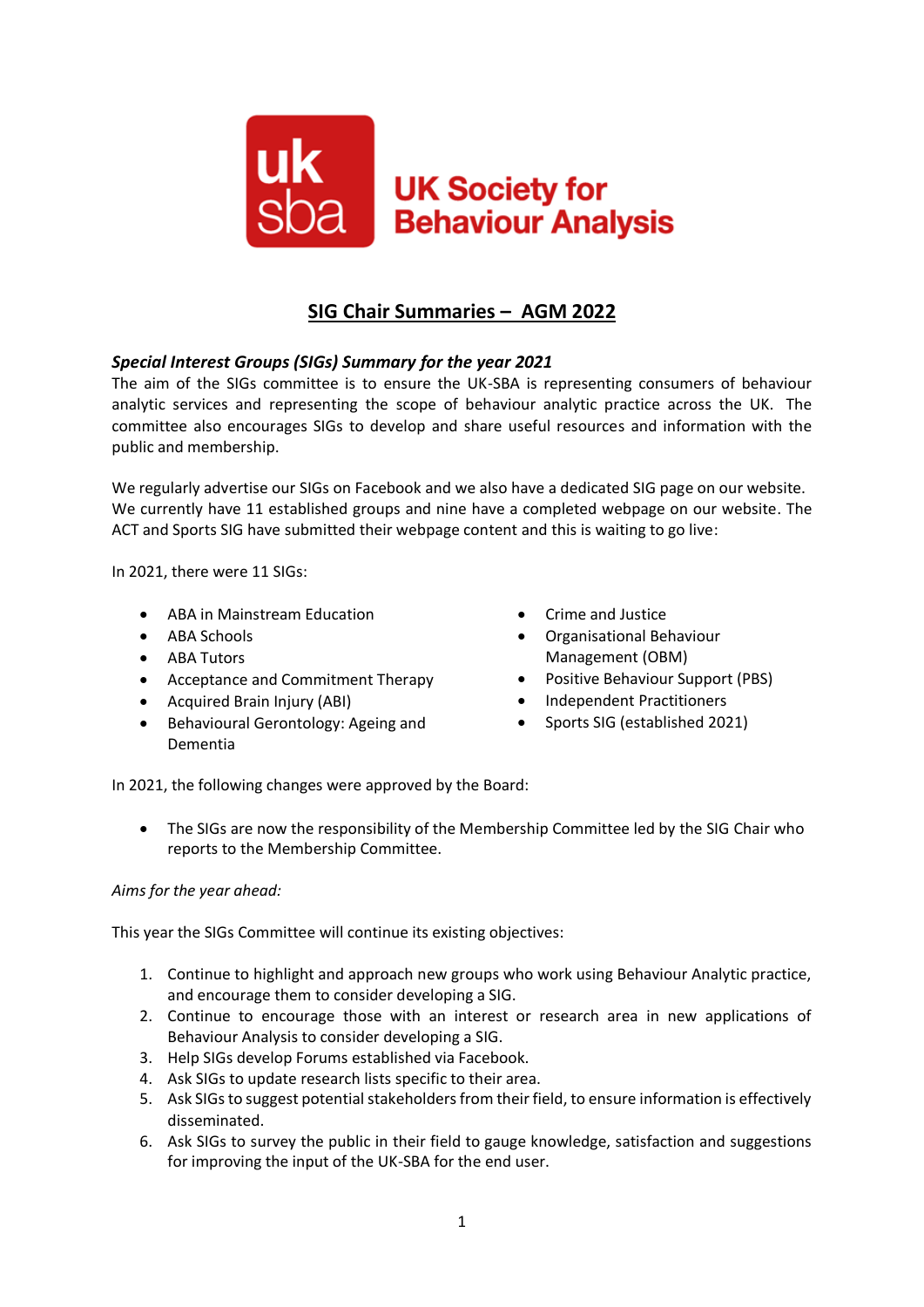In addition, going forward the SIG Committee will focus on ways to promote and support some of the smaller SIGs. Some of the SIGs that represent specialised subfields find it difficult to recruit members because of the small number of practitioners working in the area.

We also have 1 SIG awaiting final approval – ABA for children with Autism SIG

**Overall summary:** Adele Yellow has taken over the role of SIG Chair in November 2021. 7 of the SIGs have returned annual reports – Organisational Behaviour Management SIG, ABA in Schools SIG, Positive Behaviour Support SIG and Independent Practitioners SIG, Acceptance and Commitment Therapy, Behavioural Gerontology and ABA in mainstream education. Unfortunately, the Crime and Justice SIG will be ceasing operation due to current Chair needing to step down and no current member of this SIG able to assume the Chair role.

# **Summary of the activities and goals for the SIGs that returned their annual reports follow:**

## **ABA in Mainstream Schools SIG**

**Activity:** The membership of the SIG has grown in the past 12 months to include two new members. The Facebook page is set up for members and has shared some resources; for example, Dr. Emily Groves shared her article on the Good Behaviour Game following her Tizard Journal club talk. There has also been an increase in queries via the SIG e-mail from students, allied professionals and UK-SBA members. Recently, the ABA in Schools SIG Chairs have reached out to discuss potential collaborations with ABA in Mainstream Schools SIG.

**Membership:** There are currently 7 members of the SIG

**Summary:** The ABA in Mainstream Education SIG has been developing a network of behaviour analysts interested in the application and dissemination of behaviour analysis in mainstream educational settings. Developing such a network will facilitate information sharing regarding best practices and effective approaches to disseminate behaviour analytic interventions to the wider community (e.g., teachers and parents).

We aim to promote and advocate for behaviour analytic instructional approaches to teach academic skills, and interventions for behavioural challenges in mainstream settings. Our goal is to disseminate within our field and to a wider community including teachers, parents, and professionals involved in mainstream education.

## **Goals for 2022 are:**

- 1. Continue sharing resources via Facebook group
- 2. Collaborate with the ABA in Schools SIG in the new year

**Mission Statement:** To develop a network of behaviour analysts interested in the application and dissemination of behaviour analysis in mainstream education. We aim to promote and advocate for behaviour analytic instructional approaches for learning academic skills, and interventions for behavioural challenges with typically developing children, in mainstream settings.

To disseminate research and knowledge of practice in this area within the UK behaviour analytic community and to the wider community (e.g., teachers and parents).

To develop training opportunities and promote professional development in this area.

To facilitate information sharing and provide opportunities to collaborate on research that improves the application of behaviour analysis in general education.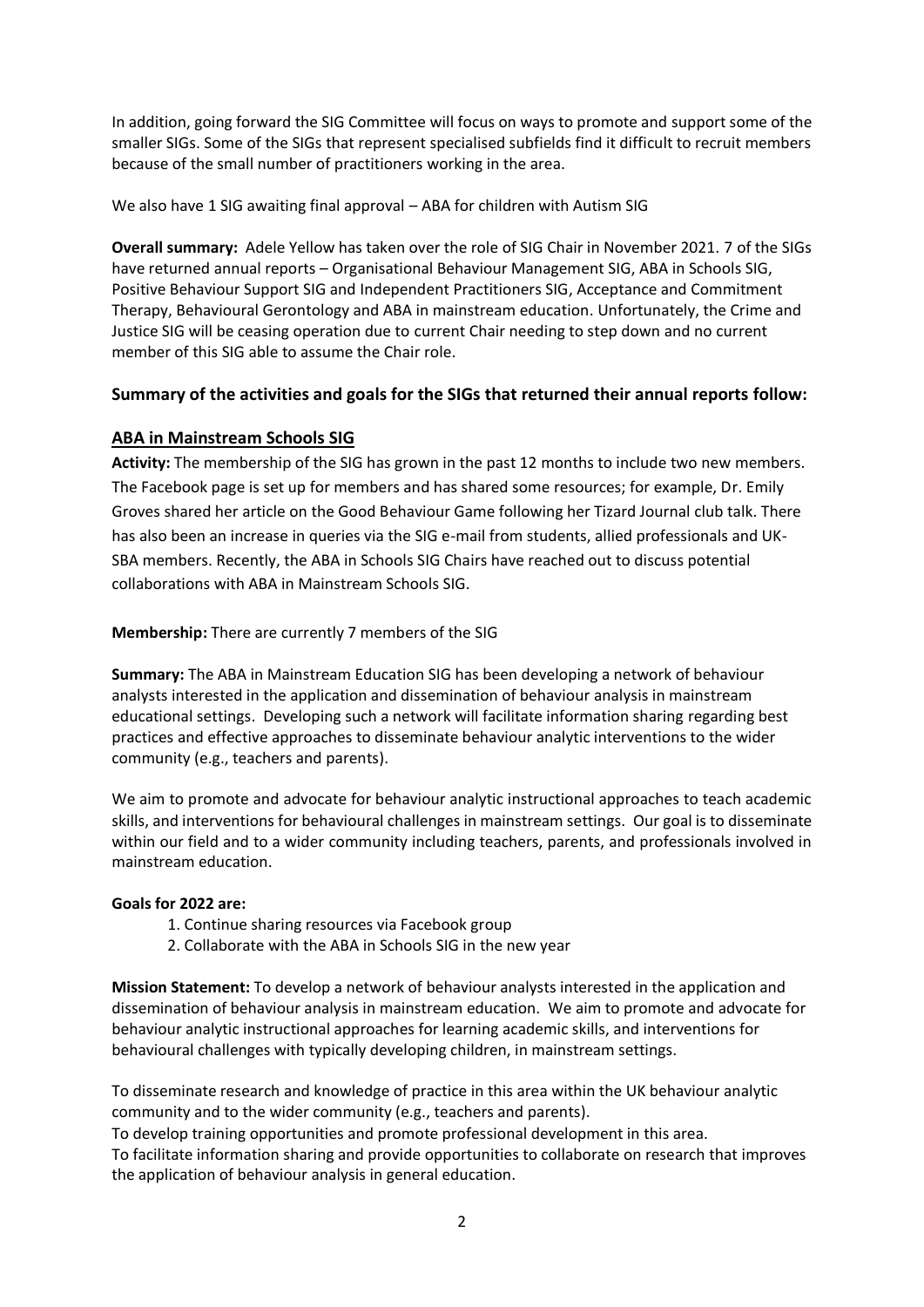### **ABA in Schools UK SIG**

**Activity:** The SIG has been developing a network of behaviour analysts interested in the application and dissemination of behaviour analysis in mainstream educational settings. The SIG met once in 2020.

**Membership:** There are 77 current members of the SIG.

**Summary:** We have managed to meet three times this calendar year (March, May and September). All meetings were done online via ZOOM.

During the March meeting, we discussed Governance, the Governors' role within the school community, recruitment of Governors and their role in monitoring the quality of teaching and learning. We have also discussed the schools' experience with transition classes from primary to secondary or transitioning into adult provision. Criteria to fade behaviour support plans were also discussed as a step towards independence and increasing the chances for more successful community inclusion, whether that is in mainstream or less restrictive school settings. In addition, the group discussed strategies and tactics in place to reduce the staff ratio for pupils. During the May meeting, the previous chair, Tracie Linehan, announced that she would step out of the role. The group's vice-chair, Konstantinos Rizos, Head Behaviour Analyst at Forest Bridge School, became the co-chair with Emma Hawkins, Director of Education at Jigsaw School. In that meeting, the Heads of services discussed staff mental health & wellbeing and shared strategies to support and promote staff welfare amidst the challenges we were facing with the pandemic. We have also discussed the future of the BCBA qualification in the UK and that a UK qualification, designed and established by the UK-SBA, is going to be substantial and recognised internationally. During the Practitioners meeting, the clinicians shared the mental health & wellbeing success stories of their pupils. The settings' representatives also shared best practices such as funding training on Acceptance and Commitment Therapy for resident ABA supervisors and working on a hierarchy of skills for emotional regulation to promote mental welfare.

The September meeting was a preliminary one to set the items and topics for the three academic year meetings (December 2021, March 2022 and May 2022) and confirm dates and times. The September meeting was also complemented by a CEU event, making the planned CEU events four in number for this academic year, the group's most organised.

The co-chairs updated the statement and the vision of the SIG on the UK-SBA website with the latest meeting's agenda for the upcoming academic year. The co-chairs have also reached out for possible collaboration between SIG groups (e.g. ABA in Mainstream Education), with further discussions to follow at the beginning of next year.

It was agreed that meetings would continue to take place remotely over Zoom for the foreseeable future, with the aim of having an opportunity to meet together once restrictions allow.

#### **Goals for 2021 are:**

1. To promote best practice amongst services by introducing Grand Rounds and case studies that will benefit from the input and skillset of multiple practitioners and clinicians.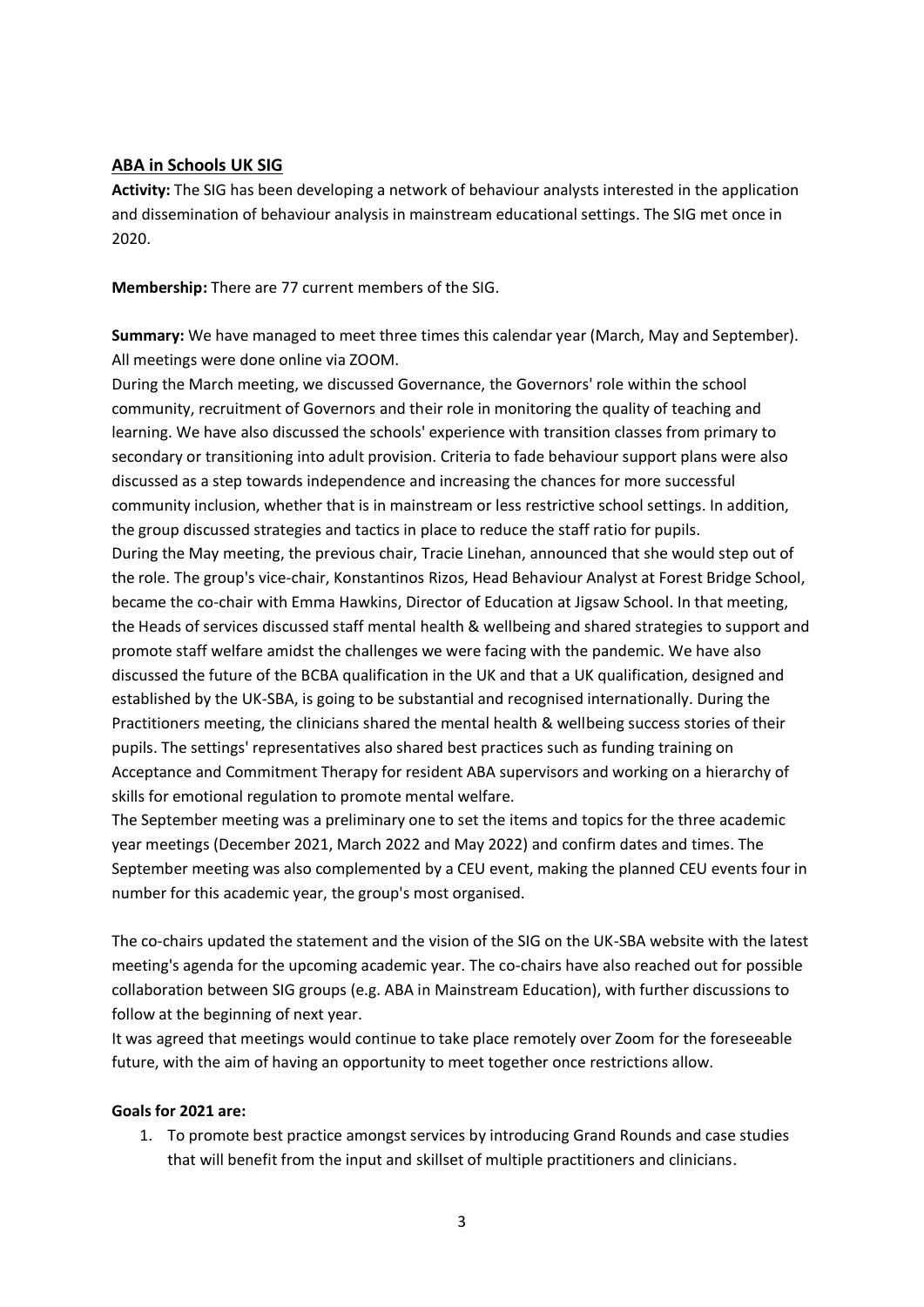- 2. To address the burning issues of recruitment and retention of staff in education and share best practices and strategies that mitigate staff turnover
- 3. To Hold the following events

| 7 December 2021 | Recruitment, Retention & Training                           | <b>Grand Rounds</b>                 |
|-----------------|-------------------------------------------------------------|-------------------------------------|
| 15 March 2022   | Promoting Neurodiversity and the   Promoting Neurodiversity | the<br>and                          |
|                 | science of ABA                                              | science of ABA                      |
| 24 May 2022     | <b>Ethics and Governor reporting</b>                        | RSE / PHSE adapted requirements and |
|                 |                                                             | the role of therapies               |

**Mission Statement:** The ABA In Schools SIG aims to be a group that promotes the development of high standards of practise in the application of behaviour analytic principles in schools in the UK. Our mission includes

- Promoting acceptance, knowledge and understanding of behaviour analytic approaches within a school context
- Supporting existing and emerging schools and units
- Sharing information innovation
- Promoting and generating new research
- Contributing to the development of standards for ABA service delivery and accreditation, where possible

#### **Acceptance and Commitment Therapy SIG**

**Activity:** No details provided

**Membership:** No details provided

**Summary:** No details Provided

**Goals for 2022 are:** We are hoping to relaunch the SIG with a UK SBA members SIG Facebook page where we can form a community of behaviour analysts with an interest in ACT. We aim to engage with our SIG members to organize to meet and decide on the direction of the SIG as a group using the Prosocial framework.

**Mission Statement:** None provided

#### **Behavioural Gerontology SIG**

**Activity:** The SIG was unable to have a meeting this year. At the moment, the SIG is only comprised of Bangor University staff and students, and so it has been identified that we need to expand, reach out to members outside the university.

#### **Membership:** There are currently 10 members of the SIG

**Summary:** Although this is an area of growing interest in the UK, much of the interest is outside the behaviour-analytic community. Therefore, the growth of the SIG is currently limited by the small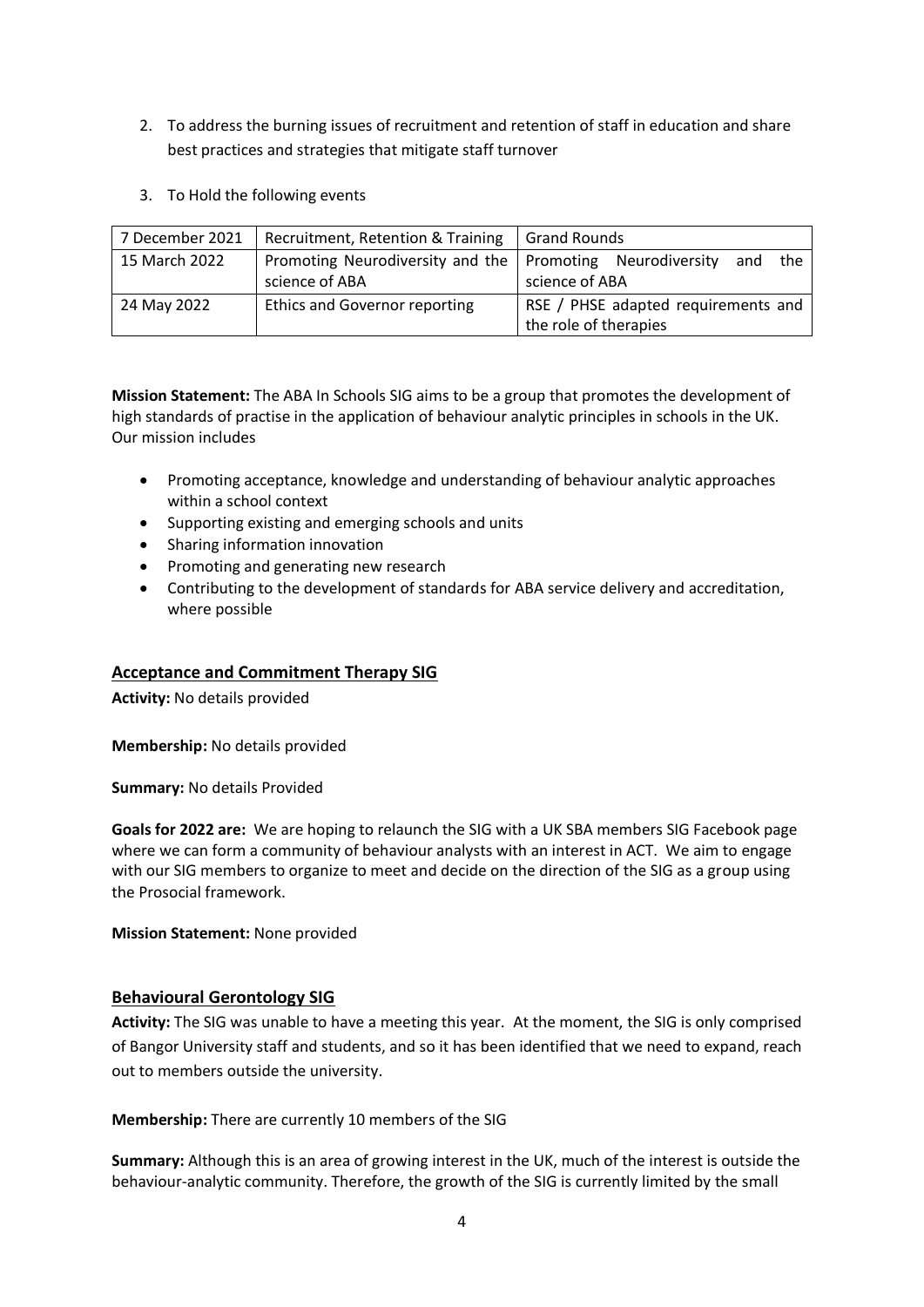number of practitioners. Therefore, we propose that this SIG is merged with the Acquired Brain Injury SIG, which faces similar issues. There is a lot in common between these two areas, and we feel it is important that the work in this subfield remains an acknowledged practice area in the UK by being represented by a SIG. Rebecca has discussed this with the ABI SIG lead, Laura Higgins. We suggest the combined SIG be named 'Adults with Neurological Disorders'.

#### **Goals for 2022 are:**

• To merge with the ABI SIG

**Mission Statement:** To provide a network through which clinicians, researchers, and students with an interest in applying the science of behaviour to working with older adults can connect, share materials and evidence, and collaborate to further the field of behavioural gerontology in the UK. The SIG aims to:

- Promote the use of conceptually systematic behaviour-analytic technologies with older adults by clinicians
- Promote and support high-quality behavioural gerontology research by UK-based researchers
- Support evidence-based practice by training and professional development events
- Promote and disseminate the use of behaviour analysis with older adults both within the field of behaviour analysis in the UK, and to services, policymakers and other professionals.

## **Organisational Behaviour Management SIG**

**Activity:** The Organisational Behaviour Management (OBM) SIG has met on three occasions in 2021 and will meet again in December. Each meeting consisted of brief introductions, a presentation by OBM practitioners, and following discussion. In keeping with the SIG's goal to increase the number of free CEU opportunities, one CEU was available for each meeting.

**Membership:** There are 22 current members of the SIG.

**Summary:** The first meeting featured a presentation by Becky Herring, a behaviour analyst from the US who started her behaviour analytic career working in the animal welfare industry for over ten years before working for the US Bureau of Prisons with federal inmates, then finally in her current role as a Project Management and Planning Operations Senior Staff for Lockheed Martin's Supply Chain. Becky discussed the ways she has applied behaviour analytic principles across settings throughout her career, as well as how the science is applied in OBM, especially in project management.

The next two meetings featured presentations from SIG member Tessa Buckfield, who gave SIG members insight into a project she is carrying out as an internal staff member in a supported home living service. During her first presentation, Tessa walked attendees through the various data gathering methods she used to understand which systemic barriers and enablers exist in her organisation that may be associated with the quality of services. During the second presentation, we discussed the various ways in which these barriers manifest themselves in services, and how OBM practitioners work inside organisations to bring stakeholders on board, and how they develop sustainable, effective, evidence-informed interventions. We look forward to more presentations from Tessa as well as other SIG members who are willing to share their experience applying OBM.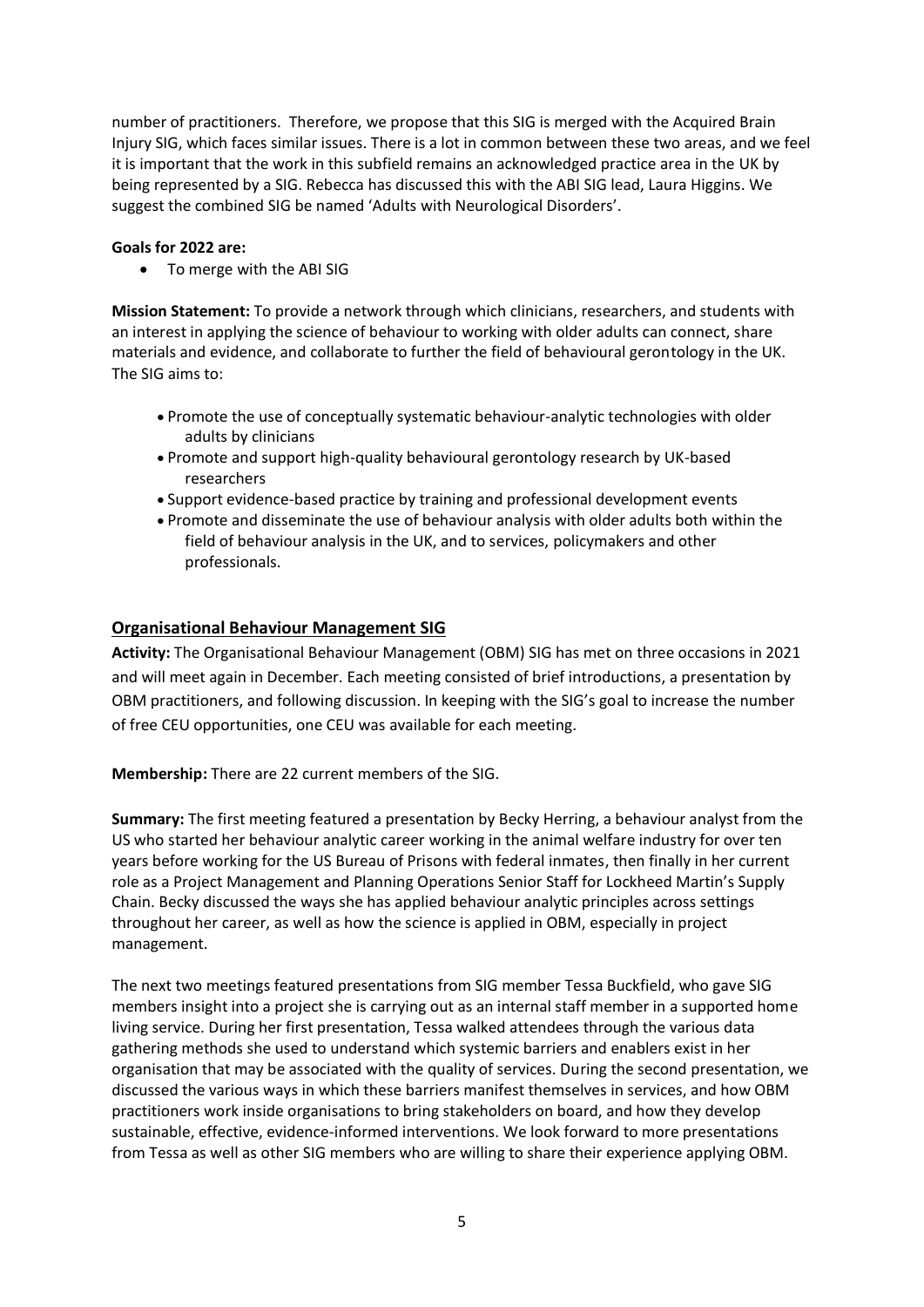Some members of the OBM SIG are also working together to potentially put forward an NIHR bid to conduct research focusing on the impact of practitioner interpersonal skills on consumer experiences and perspectives on behavioural services in the UK. Updates on this project will follow during SIG meetings..

#### **Goals for 2021 are:**

1. To offer at least 3 OBM-themed CEU events.

## **Positive Behaviour Support SIG**

**Activity:** The PBS special interest group met via zoom three times during 2021 (with another meeting planned in December 2021), each meeting included updating the SIG members on PBS news, case study discussion and subjects that were agreed and were of interest to the members. Subject discussions during 2021 included ACT in PBS, effective debriefing, updates to the restrain reduction standards, using assistive technology effectively and in December the group will discuss the redefinition of PBS.

**Membership:** There are 63 current members of the SIG.

**Summary:** The PBS news section within the group meetings, ensures that all members are aware of developments within PBS nationally and what links the members have with other PBS groups. PBS SIG members have been involved with local PBS groups and there are members of the SIG in Surrey, SHIP, Norfolk, Suffolk, Ealing, North West, Avon and Wiltshire and Northants local groups.

The PBS SIG has two working parties, Research and Dissemination. The working parties typically meet on the same day, prior to the main meeting of the group. There is a lead for each of the working parties and the working parties achievements this year are:

## 1. Dissemination:

a. Linking with other PBS Groups – Contact has been made with the various PBS groups around the UK using the Skills for Care PBS group list. A newsletter has been sent to all of the groups to inform them of the PBS SIG activities and other useful PBS information.

b. Podcast – During 2021 the SIG has released eight episodes of the PBS Matters podcast. The episodes during 2021 included topics on individual service funds, ACT and PERMA. The podcast also made links with the Atypical Behaviour Analyst podcast to discuss effective disseminate of ABA and how to work effectively with others. To date the podcast has been listened to 15,000 times and has listeners located in every continent.

c. Bibliography (at end of the report) – The PBS SIG has updated the bibliography of useful PBS resources. This is included at the end of this report.

d. Skills for Care pilot – During 2021 several members of the PBS SIG were involved in the Skills for Care pilot which has been evaluating the feasibility of a peer-based PBS training accreditation scheme.

## 2. Research:

The research group is aiming to complete research on the readability of PBS plans and how these impacts on the implementation and treatment fidelity. This aim has been carried forward from 2020.